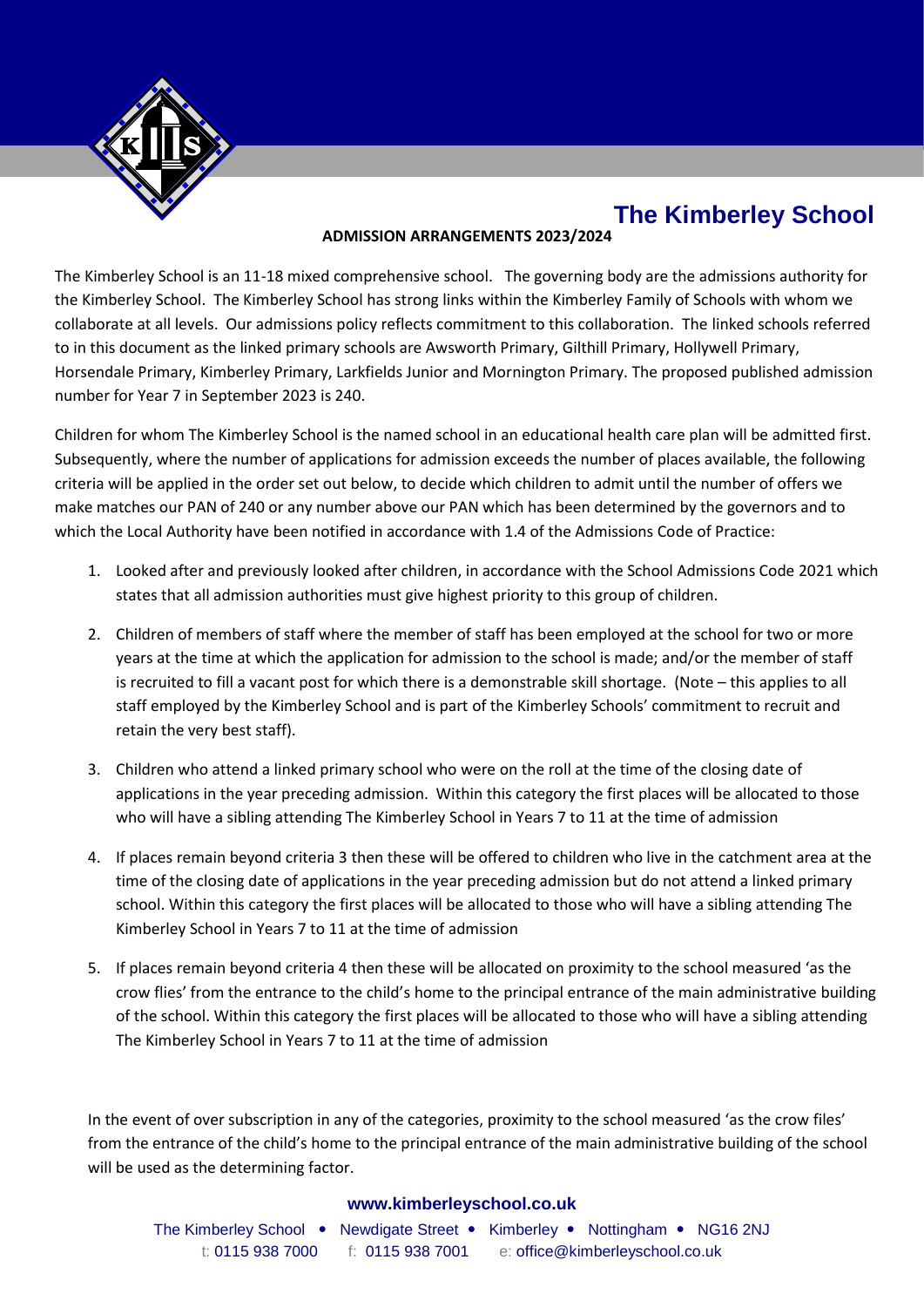## **Sixth Form Admissions**

The admission number for the Sixth Form Centre will be 150. Academic entry requirements are determined annually and are available on the school website. The number of places available for external candidates for Post-16 entry is 20.

Priority in the first instance for entry into our Post-16 Centre will be given to children with an education, health and care plan (EHCP) that names the Kimberley School. Subsequently, where the number of applications for admission exceeds the number of places available, the following criteria will be applied in the order set out below, to decide which children who have met the entry requirements to admit until the number of offers we make matches our admission number of 150 or any number above our admission number which has been determined by the governors.

- 1. Looked after and previously looked after children, in accordance with the School Admissions Code 2021 which states that all admission authorities must give highest priority to this group of children. Further details can be found under the 'Definitions' section in this policy.
- 2. Children who do not presently attend the school and meet the academic entry criteria. In the event of an oversubscription of the above criteria, proximity to the school will be used with those living nearer being given priority. Distance measurements to be made 'as the crow flies' from the home address to the main reception office of the school.

# **Notes and Definition of Terms**

## Linked Primary Schools

These are Awsworth Primary, Gilthill Primary, Hollywell Primary, Horsendale Primary, Kimberley Primary, Larkfields Junior and Mornington Primary

#### Looked after children

A looked after child is a child who is (a) in the care of a local authority, or (b) being provided with accommodation by a local authority in the exercise of their social services functions in accordance with section 22(1) of the Children Act 1989 at the time of making an application to a school.

Previously looked after children who were looked after, but ceased to be so because they were adopted (or became subject to a residence order or special guardianship order), including those children who the admissions authority determine, based on the evidence provided, that were in state care outside of England, but who were then adopted. This includes children who were adopted under the Adoption Act 1976 and children who were adopted under section 46 of the Adoption and Children Act 2002. Child arrangements orders are defined in section 8 of the Children Act 1989, as amended by section 12 of the Children and Families Act 2014.Child arrangements orders replace residence orders and any residence order in force prior to 22 April 2014 is deemed to be a child arrangements order. Section 14A of the Children Act 1989 defines a 'special guardianship order' as an order appointing one or more individuals to be a child's special guardian (or special guardians.)

## Residence

This is defined as the child's permanent place of residence which is deemed to be the residential property at which the child habitually resides with the person or persons having parental responsibility for the child at the time of completion of the application form. Addresses of other relatives or friends will not be considered as the place of residence even when the child stays there for all or part of the week. Proof of permanent residence (minimum 12 months' tenancy agreement in the case of rented accommodation) and other evidence from the court regarding parental responsibilities in these matters may be required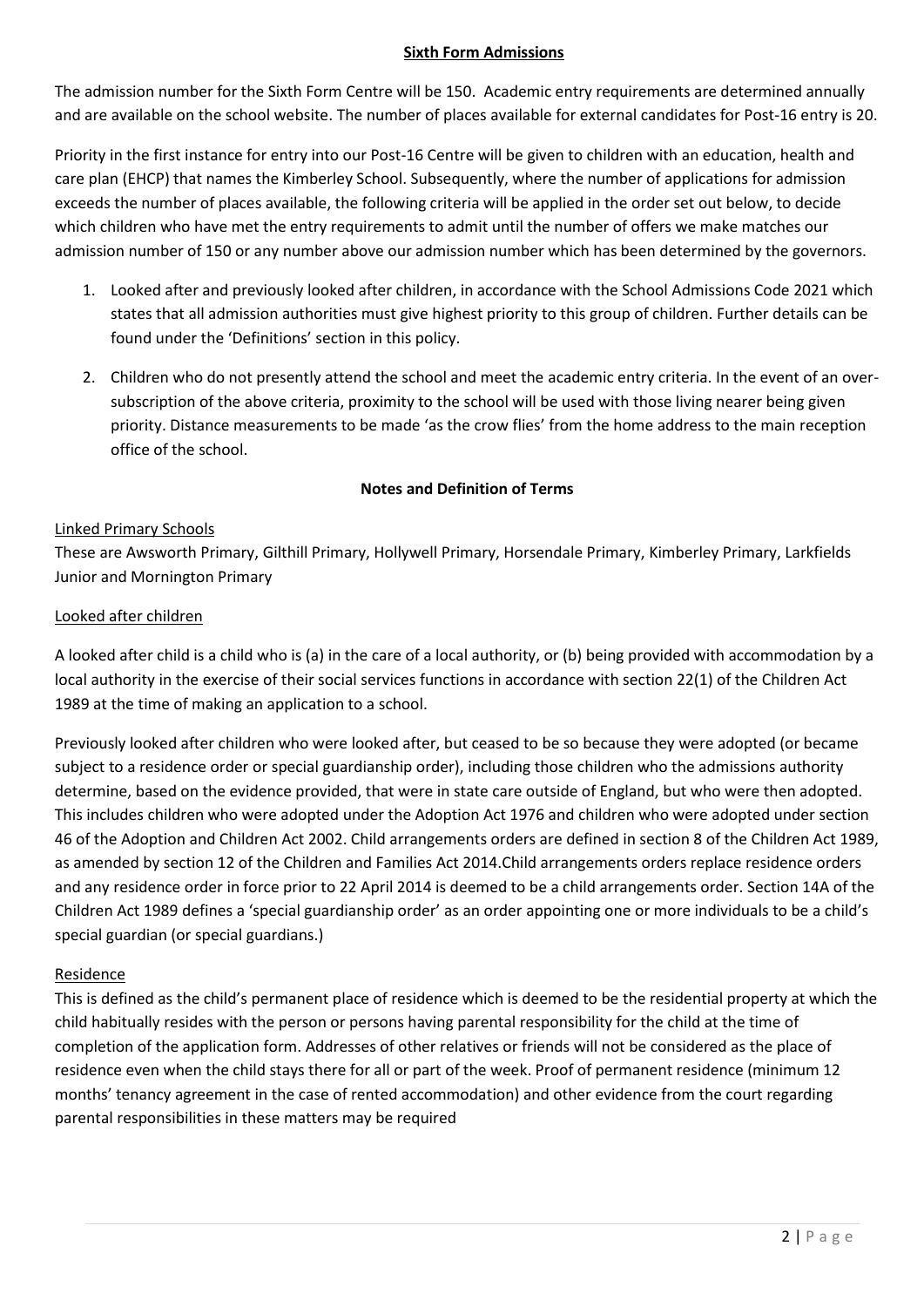# Sibling

The governors define sibling as being those children who share the same biological parents. This includes brother, sister, half-brother or half-sister or legally adopted child living at the same address as the child.

# Parent

Section 576 of the Education Act 1996 defines 'parent' to include; all natural parents, whether they are married or not; and any person who, although not a natural parent, has parental responsibility for a child or young person by virtue of a court order; and any person who, although not a natural parent, has care of a child or a young person by virtue of a court order.

# Measuring Distance 'As the Crow Flies'

For applications in the normal year of entry which are managed under the coordinated admissions arrangements distance is measured using software available to the Local Authority and the school governors use this information to rank order applications. For all other applications the governors of the school use Google Maps to measure distance. Where parents have shared responsibility for a child following the breakdown of their relationship and the child lives for part of the week with each parent the school take the child's address to be the home that is the shortest distance from the school.

# Tie breaker

In the event of the need for a tie breaker in any of the over-subscription criteria listed in this policy, random allocation will be used. In these circumstances, If a child is offered a place as a result of random allocation yet also has a sibling of the same age seeking a place and residing at the same address, the sibling will also be offered a place. This process will be supervised by someone independent of the school.

# Catchment Area

This includes our historical catchment area, which has remained unchanged for many years and comprises of the combined catchment areas of our linked primary schools. A map of the catchment area can be downloaded from the admissions area of our school website, this includes a small area of Hempshill Vale that falls within Nottinghamshire County Council and is highlighted on the map.

# Coordinated admission scheme

All applications for places in the normal year of entry are made on the Common Application. Applications must be made through your home local authority. For entrance to the school in September 2023 the closing date of the coordinated admission scheme is 31 October 2022 and places are allocated on 1 March 2023. Outcomes are communicated to parents by the child's home local authority on National Offer Day, 1 March or the next working day where this falls at a weekend

## Late applications

Late applications are those submitted after the closing date for the Nottinghamshire coordinated admissions scheme (www.nottinghamshire.gov.uk/education/school-admissions) and will be dealt in accordance with that scheme. Late applications will be considered up to the date specified in the coordinated scheme providing the applicant can evidence that they have moved into the area after the closing date for applications or can establish at the time of completing the form that there were exceptional reasons for missing the closing date. Examples include family bereavement, hospitalisation, family trauma. Supporting evidence may be required.

When the school is informed by the local authority that a place has been offered, the local authority will write to the parent(s) seeking written confirmation that they will take up the place. If this confirmation is not received within 14 days, the school will notify the local authority that the offer of a place should be withdrawn and offered to the child ranked highest on the waiting list

## Waiting List

If, after the offer of places has been made in the normal round of admissions, the school is over-subscribed, all